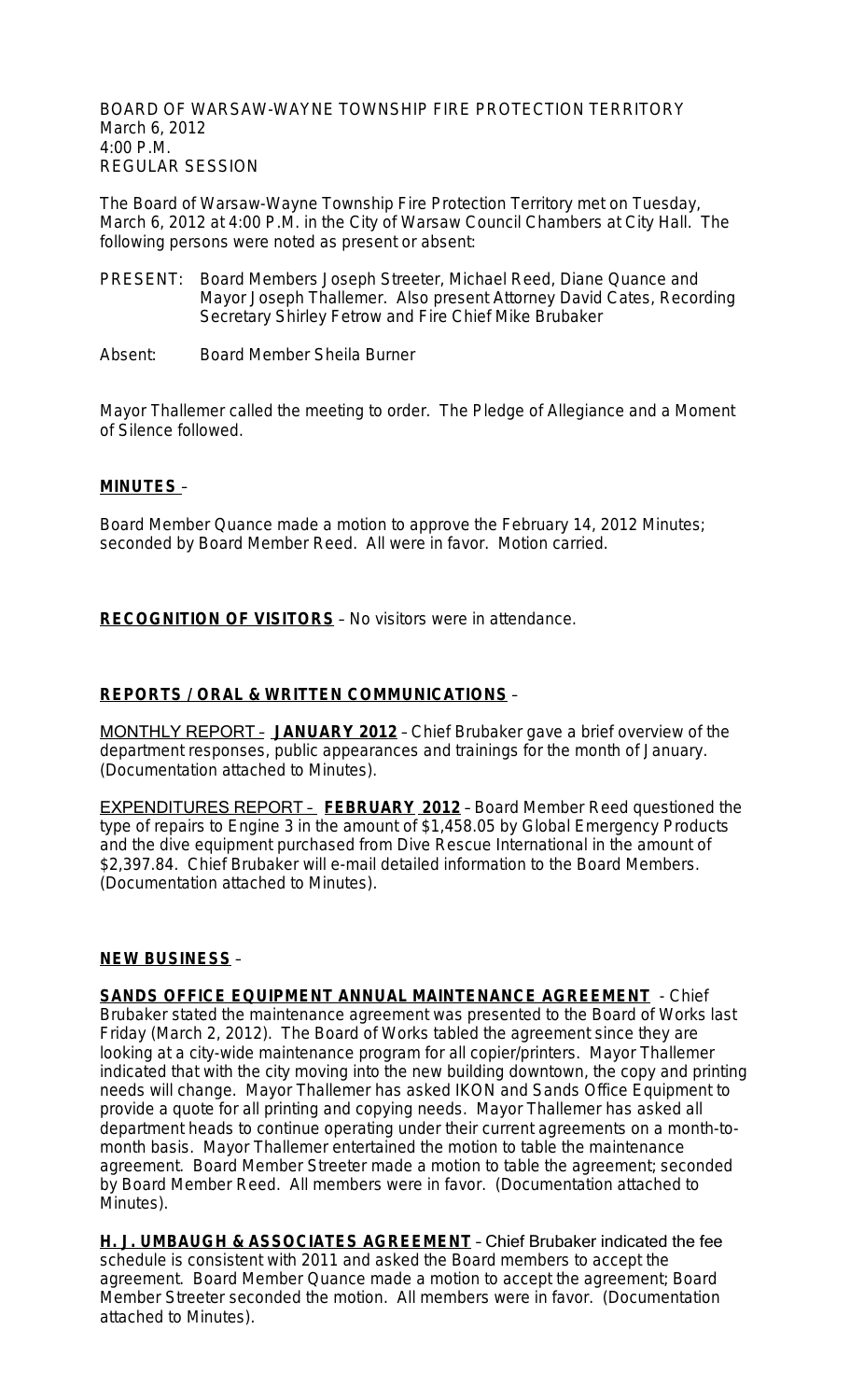**BRIAN ZEHRING PAY STATUS CHANGE** – Chief Brubaker stated that Firefighter Brian Zehring has completed his 6-month employment with the fire department, and per the city's salary ordinance is eligible for a pay increase. Chief Brubaker indicated that Brian is doing an excellent job for the department. Board Member Streeter made a motion to approve Brian Zehring's pay increase; seconded by Board Member Quance. All members were in favor. The Board of Works approved the pay increase on March 2, 2012. (Documentation attached to Minutes).

#### **TRAVEL REQUESTS** –

Chief Brubaker provided a list of classes department members attended earlier this month. These classes have been approved by either Mayor Thallemer or the Board of Works prior to this meeting. (Documentation attached to Minutes).

## **OTHER MATTERS THAT MAY COME BEFORE THE BOARD** –

**T-1 (LADDER TRUCK) UPDATE** – Chief Brubaker reported that the ladder truck is back in the shop. It was at Indianapolis two weeks ago for pump switch gear and turbo repairs. Global Emergency thought they corrected the problems; however, they did not. The truck is currently at Clark Power in Fort Wayne. Clark Power is in the process of changing the injectors.

**HIRING POOL** – Chief Brubaker briefly explained the hiring process for a new firefighter. A Hiring Committee is formed from members of the fire department. The Hiring Committee interviews candidates, under the direction of Human Resources, and makes recommendations to the Fire Chief. The chosen candidates then make up the hiring pool. This process is done on a yearly basis. When openings become available throughout the year, the openings are filled by members of the hiring pool. Battalion Chief Ed Kipker is Chairman of the committee and has reported to Chief Brubaker that the interview process is complete and the Hiring Committee is narrowing down candidates to a select few. Once the selection is made, recommendations will then be made to Chief Brubaker. Chief Brubaker stated currently there is one firefighter opening due to Chief Rice's retirement, one firefighter will be retiring in December 2012, and one firefighter will be retiring in June 2013. They are hopeful to replace all three firefighters in 2012, two within the next few months and the third at yearend.

**TRT (TECHNICAL RESCUE TEAM) DEPLOYMENT STANDBY** – Mayor Thallemer relayed to the Board Members that he had met with Chief Brubaker in reference to the possible deployment of the TRT team due to the tornados in Southern Indiana. Currently the team is on standby and can be deployed at any time. Mayor Thallemer expressed his appreciation and confidence in the TRT team and Department of Homeland Security hopeful the City of Warsaw will not need their services, but realizes if the need arises, the City has excellent resources available. Chief Brubaker gave a brief recap of the TRT team, MABAS 201 and District 2 Response area.

#### **RICK LASKY TRAINING / ABATE HOOSIER BURN CAMP FUNDRAISER UPDATES** –

Chief Brubaker was asked to give an update on the Rick Lasky training and ABATE Hoosier Burn Camp Fundraiser:

Chief Brubaker stated the volunteers are moving forward with the training class. The date has been confirmed with Chief Lasky for August 4, 2012.

Chief Brubaker indicated that Attorney Cates has reviewed and made a few changes on the waiver forms for the ABATE fundraiser. Firefighter Himes reported they are anticipating 30 water ball teams.

## **MEETING REVIEW** –

NO ITEMS CARRIED FORWARD